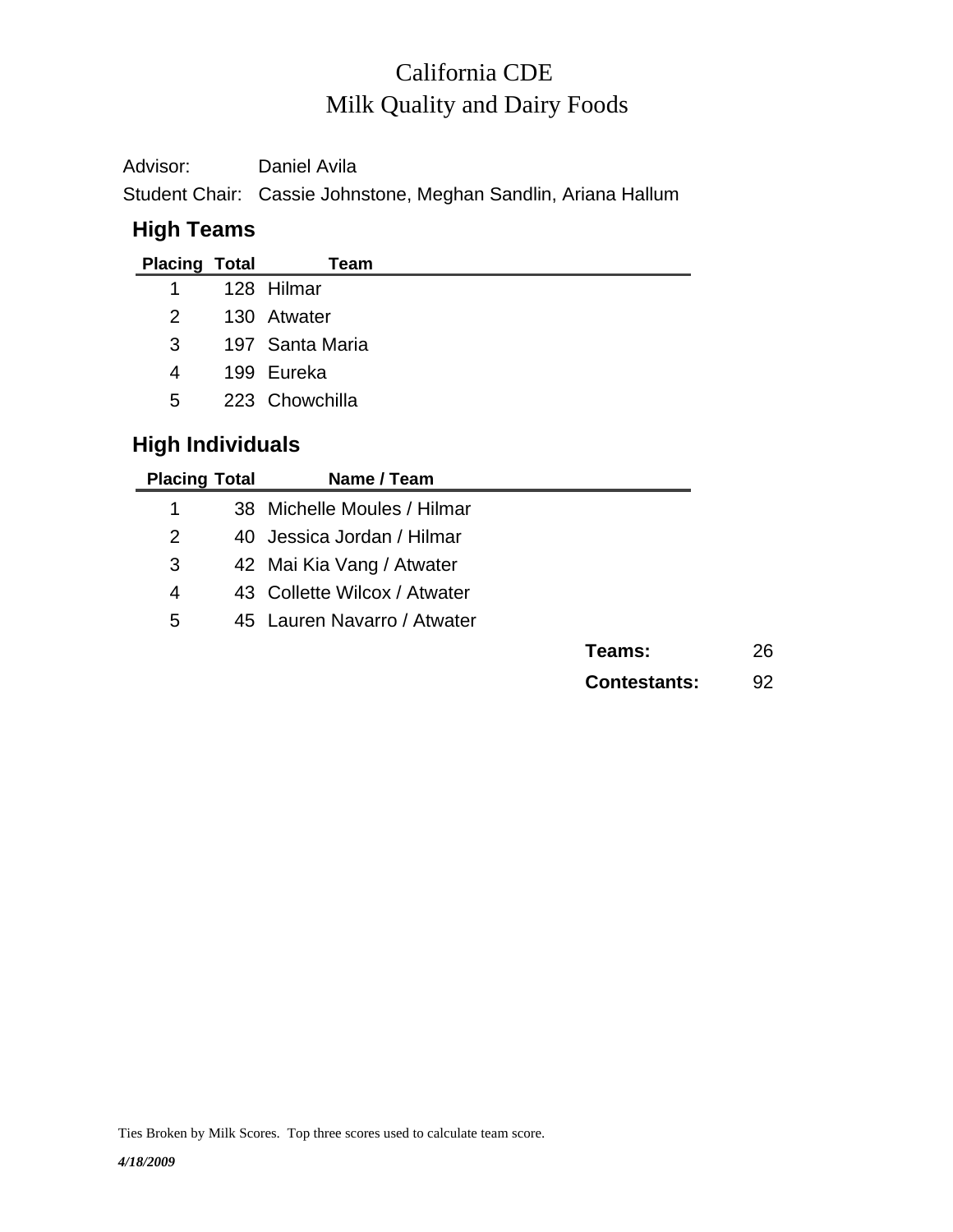| California CDE       |        |        |        |                     |           |                         | Milk Quality and Dairy Foods |             |             |                |
|----------------------|--------|--------|--------|---------------------|-----------|-------------------------|------------------------------|-------------|-------------|----------------|
|                      |        |        |        | <b>Team Results</b> |           |                         |                              |             |             |                |
|                      | Milk A | Milk B | Milk C | Milk D              | Cheese ID | Real / Imitation        | Test                         | Tie         | Total Place |                |
| Altaville-Bret Harte | 48     | 49     | 49     | 35                  | 12        | 8                       | 24                           | $\pmb{0}$   | 225         | $\overline{7}$ |
| Arcata               | 56     | 59     | 47     | 60                  | 24        | 10                      | 46                           | $\pmb{0}$   | 302         | 18             |
| Atwater              | 27     | 23     | 19     | 37                  | 14        | 4                       | 6                            | $\pmb{0}$   | 130         | $\overline{2}$ |
| Bakersfield-Liberty  | 56     | 60     | 48     | 62                  | 38        | 24                      | 34                           | $\pmb{0}$   | 322         | 20             |
| Caruthers            | 71     | 60     | 71     | 79                  | 40        | 16                      | 47                           | $\pmb{0}$   | 384         | 24             |
| Chowchilla           | 49     | 37     | 40     | 46                  | 24        | 4                       | 23                           | $\pmb{0}$   | 223         | 5              |
| Clovis               | 45     | 59     | 54     | 42                  | 28        | 10                      | 17                           | $\pmb{0}$   | 255         | 14             |
| Eureka               | 41     | 39     | 37     | 43                  | 28        | $\pmb{0}$               | 11                           | $\pmb{0}$   | 199         | 4              |
| Exeter               | 54     | 65     | 47     | 36                  | 28        | 10                      | 16                           | $\pmb{0}$   | 256         | 15             |
| Firebaugh            | 46     | 62     | 37     | 49                  | 28        | 8                       | 20                           | $\pmb{0}$   | 250         | 13             |
| Fortuna              | 47     | 52     | 39     | 58                  | 30        | 10                      | 22                           | $\pmb{0}$   | 258         | 16             |
| Hanford              | 64     | 27     | 40     | 60                  | 22        | $\,6$                   | $\sqrt{5}$                   | $\pmb{0}$   | 224         | $\,6$          |
| Healdsburg           | 47     | 71     | 58     | 54                  | 44        | 24                      | 47                           | $\pmb{0}$   | 345         | 22             |
| Hilmar               | 26     | 18     | 29     | 44                  | 8         | $\pmb{0}$               | 3                            | $\pmb{0}$   | 128         | $\mathbf{1}$   |
| Le Grand             | 44     | 54     | 40     | 44                  | 26        | $\,6$                   | 30                           | $\pmb{0}$   | 244         | 12             |
| Merced-Golden Vall   | 60     | 49     | 48     | 43                  | 14        | $\overline{\mathbf{4}}$ | 11                           | $\pmb{0}$   | 229         | 8              |
| Modesto-Grace M.     | 56     | 43     | 55     | 47                  | 16        | 4                       | 11                           | $\pmb{0}$   | 232         | 9              |
| Morgan Hill-Ann So   | 65     | 59     | 66     | 70                  | 38        | 18                      | 42                           | $\pmb{0}$   | 358         | 23             |
| O'neals-Minaretes    | 67     | 87     | 74     | 60                  | 32        | 20                      | 49                           | $\mathbf 0$ | 389         | 25             |
| Poway                | 50     | 64     | 54     | 60                  | 40        | 26                      | 39                           | $\mathbf 0$ | 333         | 21             |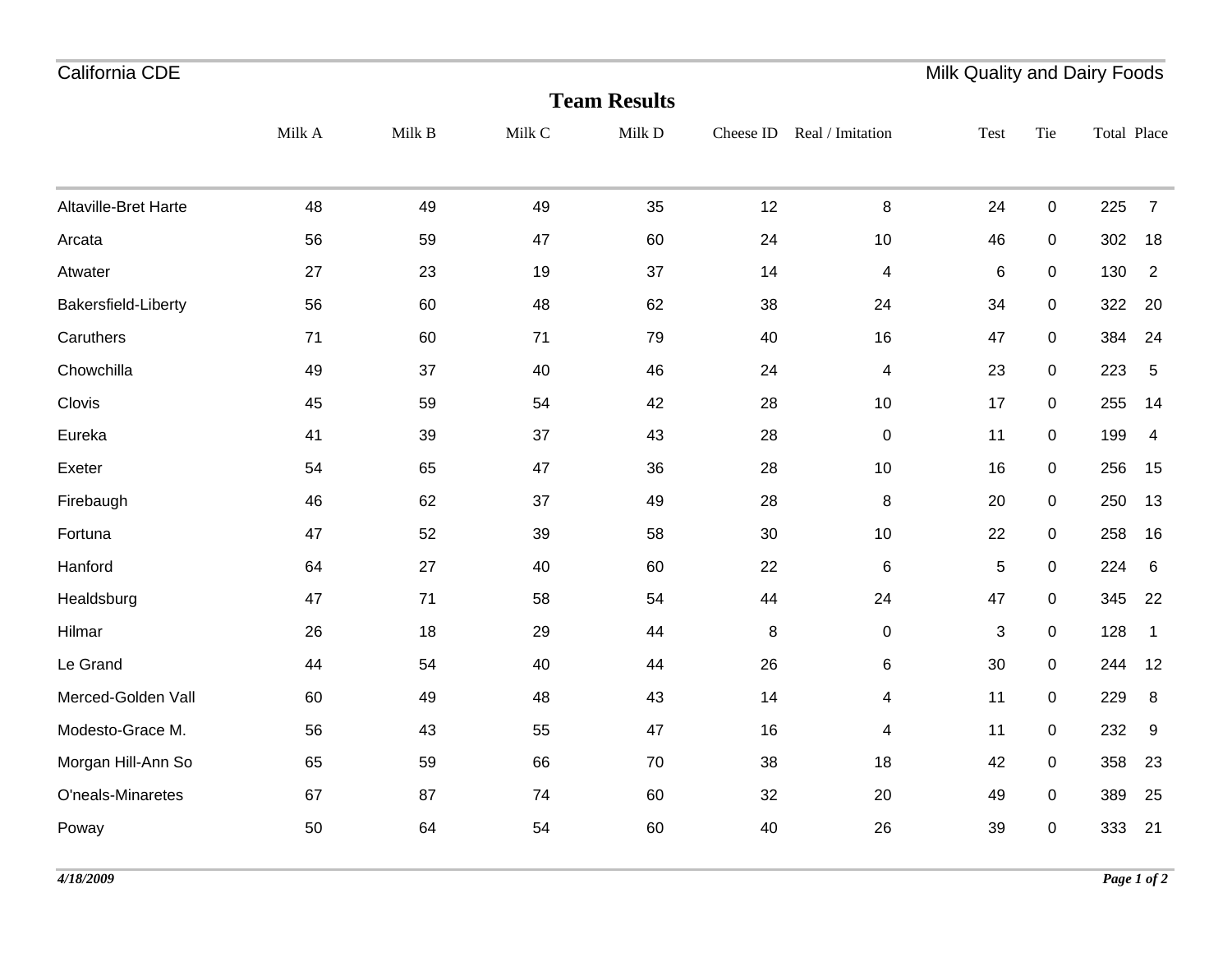| <b>Team Results</b> |        |        |        |        |           |                  |      |                |             |       |  |  |
|---------------------|--------|--------|--------|--------|-----------|------------------|------|----------------|-------------|-------|--|--|
|                     | Milk A | Milk B | Milk C | Milk D | Cheese ID | Real / Imitation | Test | Tie            | Total Place |       |  |  |
|                     |        |        |        |        |           |                  |      |                |             |       |  |  |
| Redding-Shasta Dist | 53     | 66     | 52     | 51     | 20        | 16               | 16   | $\overline{0}$ | 274         | - 17  |  |  |
| Santa Maria         | 42     | 53     | 26     | 42     | 22        | 4                | 8    | $\overline{0}$ | 197         | - 3   |  |  |
| Stockton-Western    | 68     | 79     | 78     | 74     | 52        | 12               | 43   | $\overline{0}$ | 406         | 26    |  |  |
| Tulare              | 48     | 33     | 55     | 62     | 24        | 8                | 5    | $\mathbf 0$    | 235         | 10    |  |  |
| <b>Turlock</b>      | 45     | 43     | 53     | 48     | 22        | 16               | 14   | $\overline{0}$ | 241         | $-11$ |  |  |
| Visalia-Mt. Whitney | 53     | 57     | 48     | 44     | 44        | 22               | 39   | $\overline{0}$ | 307         | 19    |  |  |

Ties Broken by Milk Scores. Top three scores used to calculate team score.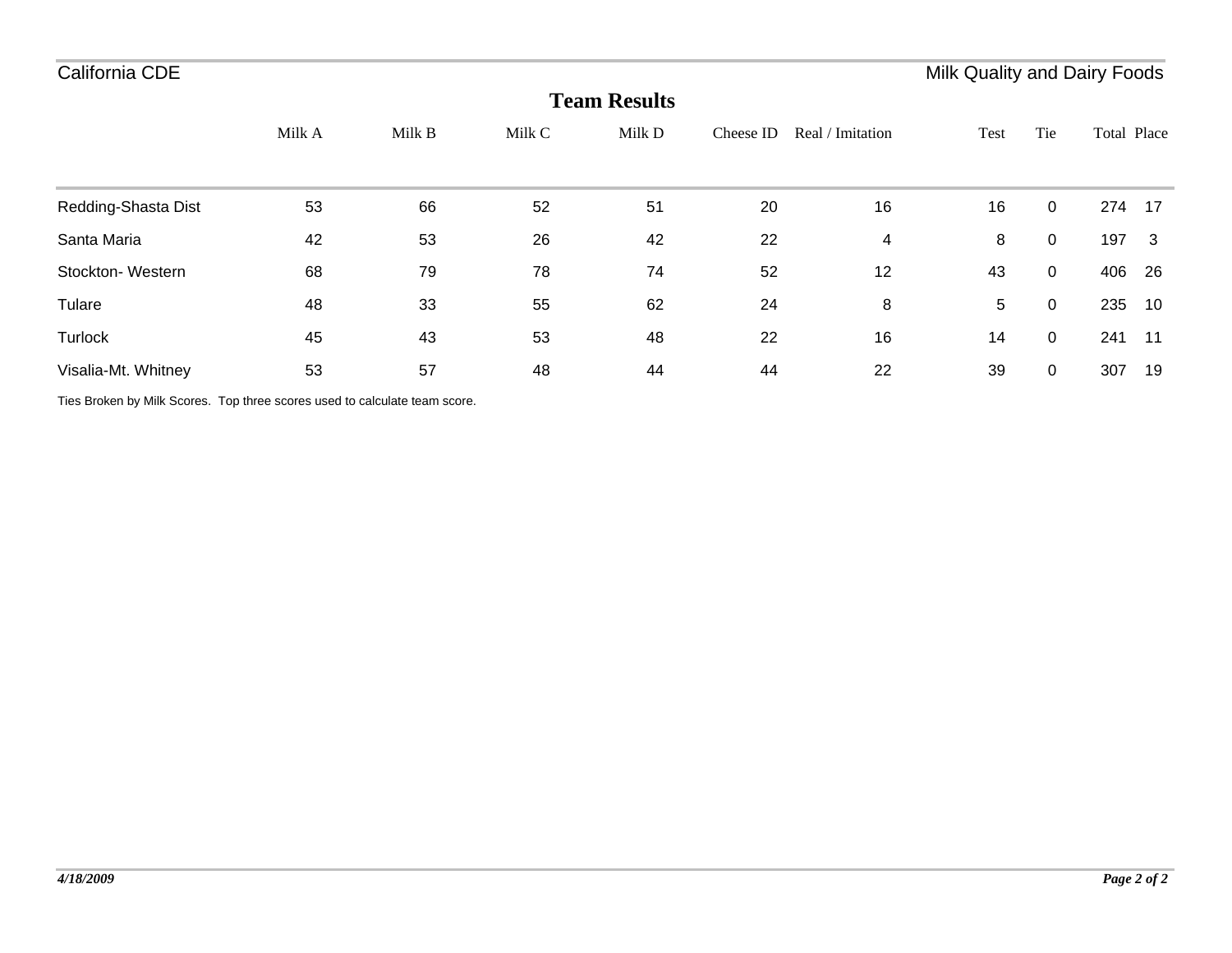| California CDE              |        |        |                |                           |                 |                  | Milk Quality and Dairy Foods |             |            |                         |
|-----------------------------|--------|--------|----------------|---------------------------|-----------------|------------------|------------------------------|-------------|------------|-------------------------|
|                             |        |        |                | <b>Individual Results</b> |                 |                  |                              |             |            |                         |
|                             | Milk A | Milk B | Milk C         | Milk D                    | Cheese ID       | Real / Imitation | Test                         | Tie         | Total      | Place                   |
| <b>Altaville-Bret Harte</b> |        |        |                |                           |                 |                  |                              |             | 225        | $\mathbf{Z}$            |
| Amanda French               | 20     | 24     | 18             | 14                        | 10              | 6                | 4                            | 0           | 96         | 52                      |
| <b>Breanna Benton</b>       | 21     | 28     | 16             | 20                        | $\overline{2}$  | $\mathbf 0$      | 2                            | $\mathbf 0$ | 89*        | 42                      |
| Rebecca Mercer              | 12     | 7      | 15             | 6                         | 2               | 4                | 2                            | 0           | 48*        | $6\overline{6}$         |
| <b>Shannon Tower</b>        | 15     | 14     | 18             | 9                         | 8               | 4                | 20                           | 0           |            | 88* 41                  |
| <u>Arcata</u>               |        |        |                |                           |                 |                  |                              |             | 302        | <u>18</u>               |
| Caitlyn Lahaie              | 20     | 24     | 14             | 18                        | 4               | 4                | 18                           | 0           | $102*$     | 63                      |
| Jayce Anderson              | 15     | 16     | 23             | 22                        | 10              | 8                | 15                           | 0           | 109        | 71                      |
| Paul Parkman                | 18     | 14     | 13             | 22                        | 12              | 6                | 15                           | 0           | $100*$     | 58                      |
| <b>Rachel Phillips</b>      | 18     | 21     | 20             | 20                        | 8               | 0                | 13                           | 0           | 100* 59    |                         |
| <b>Atwater</b>              |        |        |                |                           |                 |                  |                              |             | <u>130</u> | $\overline{2}$          |
| <b>Collette Wilcox</b>      | 10     | 9      | 7              | $\overline{7}$            | $6\phantom{1}6$ | $\overline{2}$   | 2                            | 0           | 43*        | 4                       |
| Lauren Navarro              | 9      | 8      | $\overline{7}$ | 14                        | 4               | $\pmb{0}$        | 3                            | $\mathbf 0$ | 45*        | $-5$                    |
| Mai Kia Vang                | 8      | 6      | 5              | 16                        | 4               | $\overline{c}$   | 1                            | 0           | 42*        | $\overline{\mathbf{3}}$ |
| Mary Thao                   | 13     | 13     | 10             | 19                        | 6               | $\overline{2}$   | 1                            | 0           | 64         | 18                      |
| <b>Bakersfield-Liberty</b>  |        |        |                |                           |                 |                  |                              |             | <u>322</u> | $\underline{20}$        |
| Justina Melendriez          | 15     | 17     | 10             | 21                        | 14              | 8                | 10                           | 0           | 95 *       | 48                      |

Kyle Day 14 18 15 19 12 8 15 0 101 \* 60 Natalie Elizalde 30 27 29 26 18 10 16 0 156 90

Joey Ferrer 25 20 19 29 12 8 16 0 129 \* 85

**384 24**

Rebecca Flores 27 25 23 22 12 8 9 0

**Caruthers**

156

 $126 * 83$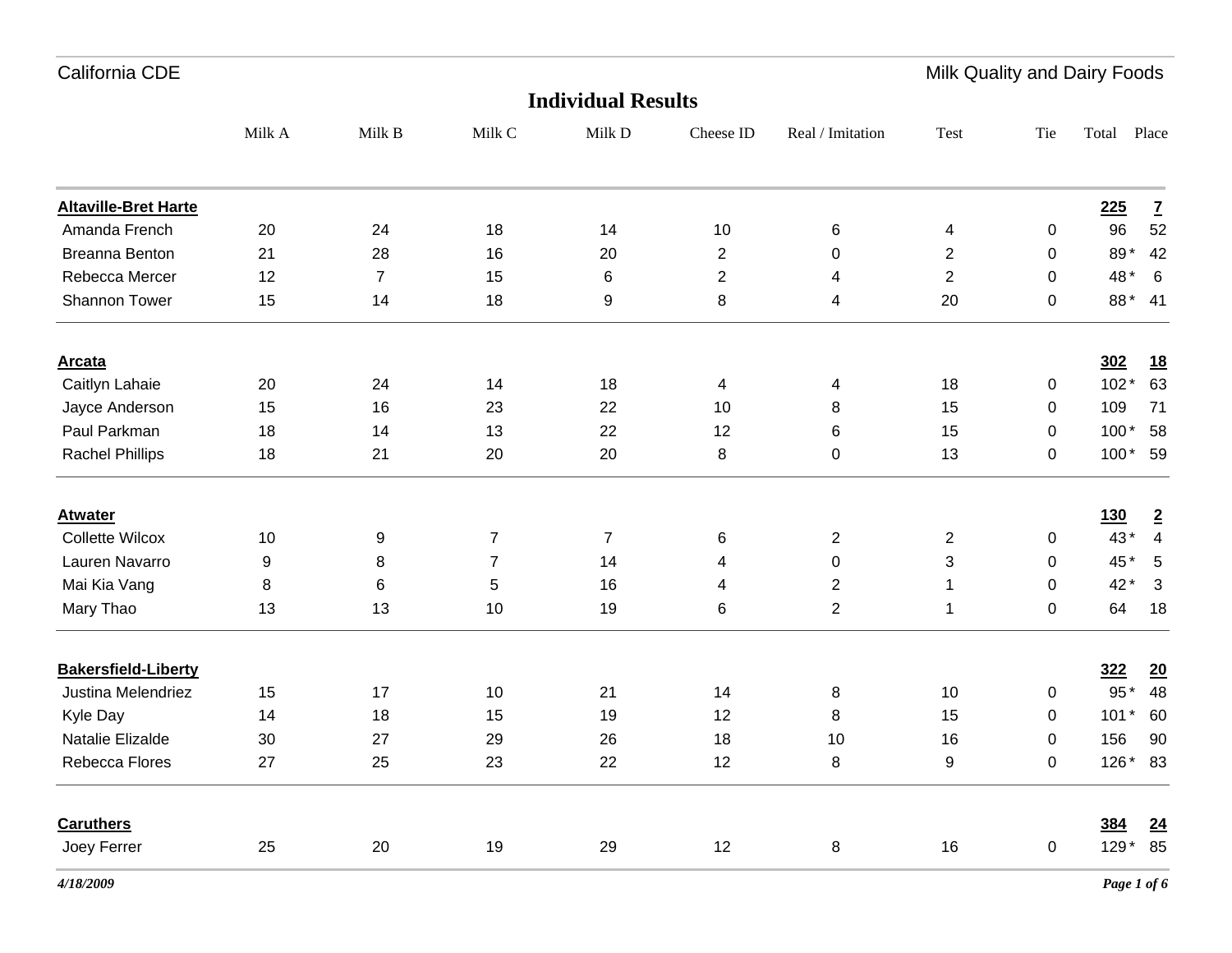| California CDE         |                  |        |                  |                           |           |                  | Milk Quality and Dairy Foods |              |            |                |
|------------------------|------------------|--------|------------------|---------------------------|-----------|------------------|------------------------------|--------------|------------|----------------|
|                        |                  |        |                  | <b>Individual Results</b> |           |                  |                              |              |            |                |
|                        | Milk A           | Milk B | Milk C           | Milk D                    | Cheese ID | Real / Imitation | Test                         | Tie          | Total      | Place          |
| Nick Machado           | 16               | 15     | 22               | 34                        | 14        | $\pmb{0}$        | 10                           | $\mathbf 0$  | 111* 75    |                |
| Sergio Armenta         | 30               | 25     | 30               | 16                        | 14        | 8                | 21                           | $\mathbf 0$  | 144* 88    |                |
| Chowchilla             |                  |        |                  |                           |           |                  |                              |              | 223        | $\overline{5}$ |
| Amanda Hudspeth        | 20               | 15     | 17               | 15                        | 8         | 4                | 16                           | $\mathbf 0$  | $95*$      | 49             |
| <b>Arely Ferrel</b>    | 16               | 10     | $\overline{7}$   | 19                        | $\,6$     | 0                | $\mathbf{1}$                 | $\mathbf 0$  | 59*        | 12             |
| Ariana Buenrostro      | 13               | 12     | 16               | 12                        | 10        | $\pmb{0}$        | 6                            | $\mathbf 0$  |            | 69* 22         |
| <b>Clovis</b>          |                  |        |                  |                           |           |                  |                              |              | 255        | 14             |
| Benjie Hienkle         | 15               | 19     | 15               | 9                         | 10        | 6                | $\,$ 5 $\,$                  | $\mathbf 0$  | 79*        | 32             |
| Clayton Hudiburgh      | 20               | 19     | 21               | 19                        | 8         | 0                | 9                            | 0            | 96*        | 51             |
| Josh Fogler            | 10               | 21     | 18               | 14                        | 10        | 4                | 3                            | 0            |            | 80* 33         |
| Eureka                 |                  |        |                  |                           |           |                  |                              |              | <u>199</u> | $\overline{4}$ |
| Hallyann Glavich       | 20               | 12     | 13               | 18                        | 8         | 0                | 3                            | $\mathbf 0$  | $74*$      | 28             |
| Hannah Lovfald         | 12               | 22     | 10               | 14                        | 12        | 0                | $\overline{c}$               | 0            | $72*$      | 24             |
| Jamie Vest             | 19               | 27     | 11               | 18                        | 8         | 0                | $\mathbf{1}$                 | $\mathbf 0$  | 84         | 39             |
| Mayghann Gallagher     | $\boldsymbol{9}$ | 5      | 14               | 11                        | 8         | $\pmb{0}$        | 6                            | 0            | $53*$      | 8              |
| <b>Exeter</b>          |                  |        |                  |                           |           |                  |                              |              | 256        | 15             |
| Janelle Bettencourt    | 20               | 30     | 22               | 15                        | 10        | 4                | 8                            | $\mathbf 0$  | 109*       | 72             |
| Sarah Ewing            | 14               | 16     | $\boldsymbol{9}$ | 9                         | 14        | $\overline{2}$   | $\overline{2}$               | $\mathbf 0$  | 66*        | 19             |
| <b>Tamara Tollison</b> | 20               | 19     | 16               | 12                        | 4         | 4                | 6                            | $\mathbf{0}$ |            | 81* 37         |

**Firebaugh 250 13** Alba Marquez 10 19 13 13 6 4 9 0 74\* 25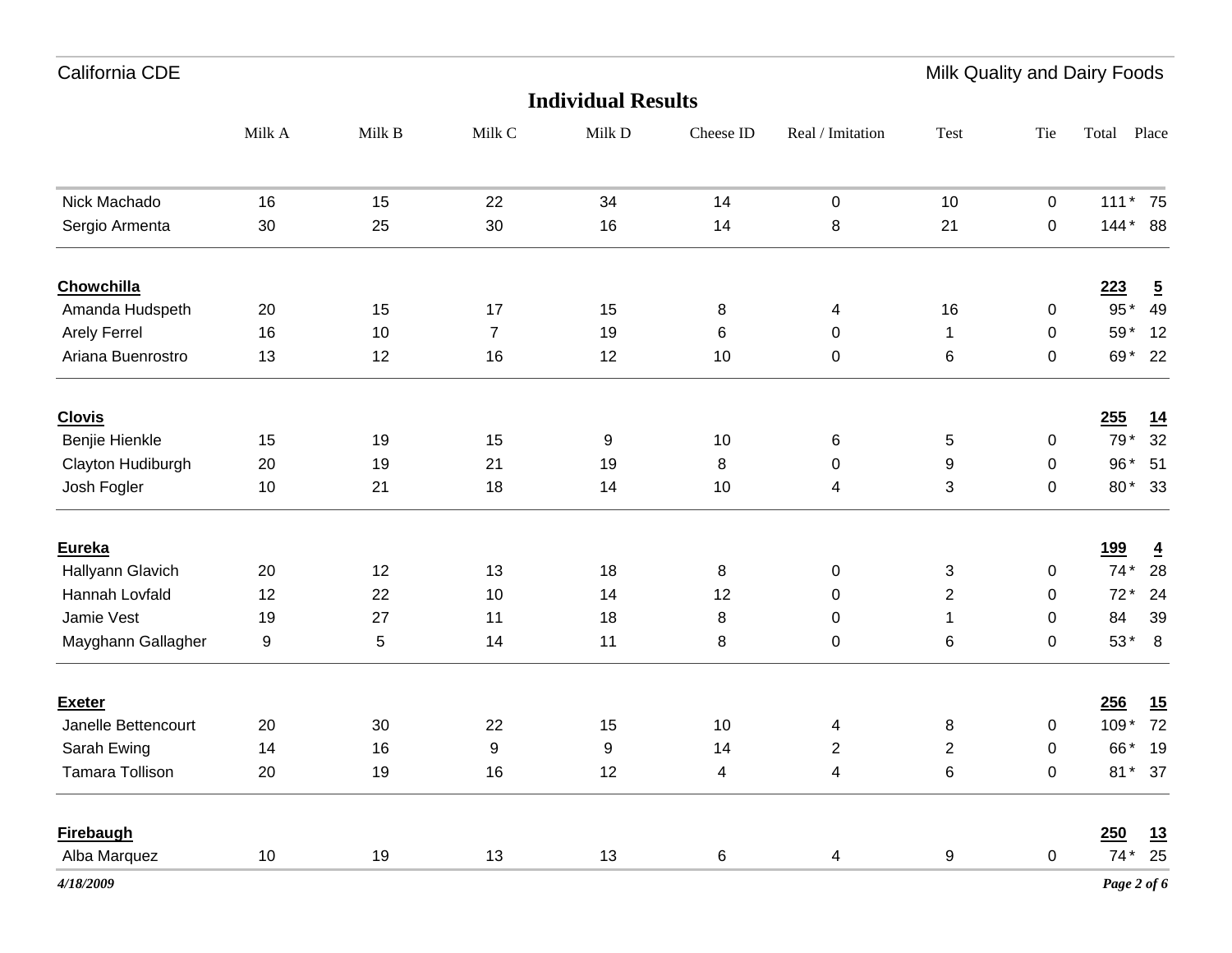| California CDE         |                |                |                |                           |                |                  | Milk Quality and Dairy Foods |             |         |                 |
|------------------------|----------------|----------------|----------------|---------------------------|----------------|------------------|------------------------------|-------------|---------|-----------------|
|                        |                |                |                | <b>Individual Results</b> |                |                  |                              |             |         |                 |
|                        | Milk A         | Milk B         | Milk C         | Milk D                    | Cheese ID      | Real / Imitation | <b>Test</b>                  | Tie         | Total   | Place           |
| Desiree Gonzalez       | 23             | 27             | 14             | 18                        | 6              | $\sqrt{2}$       | $\,6\,$                      | $\mathbf 0$ | 96* 53  |                 |
| Leslie Godinez         | 13             | 16             | 10             | 18                        | 16             | $\overline{2}$   | 5                            | $\mathbf 0$ | 80* 34  |                 |
| Fortuna                |                |                |                |                           |                |                  |                              |             | 258     | <u>16</u>       |
| Karissa Hall           | 18             | 9              | 5              | 20                        | 8              | $\overline{2}$   | 5                            | $\mathbf 0$ | $67*$   | 20              |
| Ryan Christie          | 23             | 35             | 13             | 26                        | 14             | 10               | 15                           | 0           | 136     | 86              |
| Sara Nielsen           | 19             | 19             | 23             | 22                        | 10             | $\mathbf 0$      | 5                            | 0           | 98*     | 55              |
| <b>Tyler Carter</b>    | 10             | 24             | 11             | 16                        | 12             | 8                | 12                           | 0           | 93* 44  |                 |
| <b>Hanford</b>         |                |                |                |                           |                |                  |                              |             | 224     | $6\overline{6}$ |
| <b>Breauna Dematto</b> | 12             | 6              | 12             | 19                        | $\overline{4}$ | 4                | $\overline{2}$               | $\pmb{0}$   | 59* 10  |                 |
| <b>Charles Moran</b>   | 31             | 9              | 16             | 17                        | 6              | 0                | $\mathbf{1}$                 | $\mathbf 0$ | 80*     | 35              |
| Dale Henry             | 21             | 12             | 12             | 24                        | 12             | $\overline{2}$   | $\overline{2}$               | $\Omega$    | 85* 40  |                 |
| <b>Healdsburg</b>      |                |                |                |                           |                |                  |                              |             | 345     | 22              |
| Idania Medrano         | 12             | 23             | 21             | 8                         | 14             | 8                | 18                           | 0           | $104*$  | 67              |
| Jeanette Nunez         | 17             | 25             | 24             | 24                        | 16             | 12               | $\bf 8$                      | 0           | $126*$  | 82              |
| Shelbi Enzenaurer-S    | 18             | 23             | 13             | 22                        | 14             | $\overline{4}$   | 21                           | 0           | 115* 80 |                 |
| <b>Hilmar</b>          |                |                |                |                           |                |                  |                              |             | 128     | $\mathbf{1}$    |
| Jessica Jordan         | $\overline{7}$ | 5              | 6              | 17                        | 4              | $\mathbf 0$      | $\mathbf{1}$                 | 0           | $40*$   | $\overline{2}$  |
| Lacey Landeros         | 14             | 14             | 11             | 10                        | 6              | $\mathbf 0$      | 4                            | 0           | 59      | 11              |
| Michelle Moules        | 9              | $\overline{7}$ | $\overline{7}$ | 10                        | $\overline{4}$ | $\mathbf 0$      | $\mathbf{1}$                 | $\Omega$    | $38*$   | $\mathbf{1}$    |

Mirna Alcala 10 6 16 17 0 0 1 0 50\* 7

1 0  $50*$  7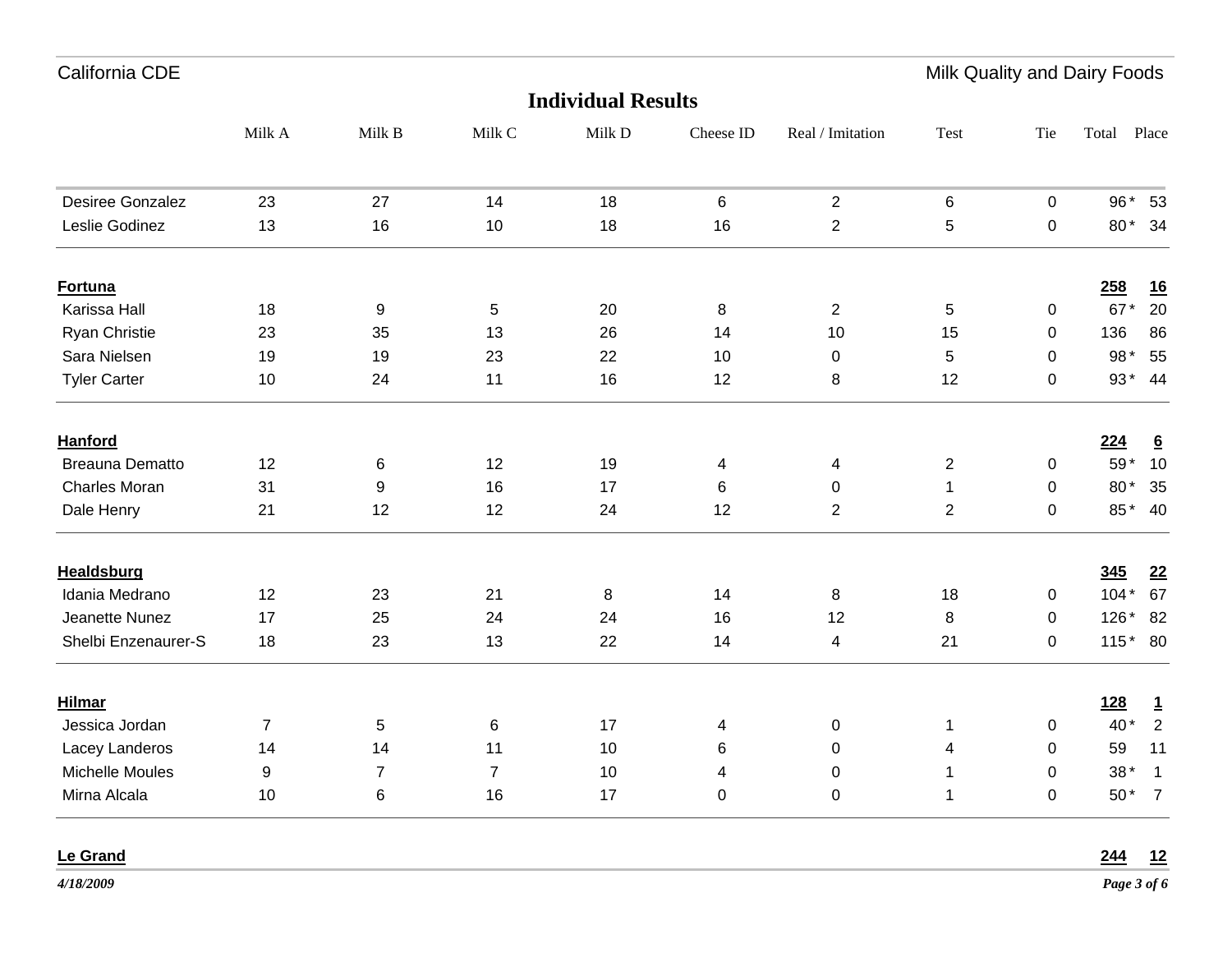Milk Quality and Dairy Foods

| <b>Individual Results</b>      |                |        |        |        |                         |                  |                |             |          |                         |  |
|--------------------------------|----------------|--------|--------|--------|-------------------------|------------------|----------------|-------------|----------|-------------------------|--|
|                                | Milk A         | Milk B | Milk C | Milk D | Cheese ID               | Real / Imitation | <b>Test</b>    | Tie         | Total    | Place                   |  |
| Anna Farnsworth                | 19             | 18     | 16     | 15     | 12                      | $\pmb{0}$        | 16             | $\mathbf 0$ |          | 96* 50                  |  |
| Arturo Guzman                  | 18             | 23     | 16     | 16     | 10                      | 6                | 4              | 0           | $93*$    | - 45                    |  |
| Jake Marchini                  | $\overline{7}$ | 13     | 8      | 13     | 4                       | $\mathbf 0$      | 10             | $\Omega$    | 55*      | 9                       |  |
| Jessa Ragus                    | 18             | 16     | 20     | 30     | 10                      | $\overline{2}$   | 14             | $\mathbf 0$ | 110      | 73                      |  |
| <b>Merced-Golden Valley</b>    |                |        |        |        |                         |                  |                |             | 229      | $\underline{8}$         |  |
| <b>Corrine Burgess</b>         | 16             | 14     | 11     | 14     | 6                       | $\pmb{0}$        | 9              | 0           | $70*$    | 23                      |  |
| Hannah Asbury                  | 13             | 29     | 15     | 19     | $\overline{\mathbf{4}}$ | 8                | $\overline{7}$ | 0           | 95       | 46                      |  |
| <b>Kristine Nunes</b>          | 14             | 23     | 19     | 14     | 6                       | 4                | 1              | $\mathbf 0$ | $81*$    | 36                      |  |
| <b>Tyler Maxwell</b>           | 30             | 12     | 18     | 15     | $\overline{2}$          | $\pmb{0}$        | 1              | $\Omega$    |          | 78 * 31                 |  |
| <b>Modesto-Grace M. Davis</b>  |                |        |        |        |                         |                  |                |             | 232      | $\overline{\mathbf{a}}$ |  |
| <b>Brittany Hamrick</b>        | 12             | 11     | 20     | 12     | $\overline{4}$          | $\pmb{0}$        | 1              | 0           | 60*      | 13                      |  |
| Kelly Johnston                 | 20             | 13     | 19     | 13     | 6                       | $\pmb{0}$        | 4              | $\mathbf 0$ | 75*      | 29                      |  |
| <b>Lindsey Visser</b>          | 24             | 19     | 16     | 22     | 6                       | 4                | 6              | 0           |          | 97* 54                  |  |
| <b>Morgan Hill-Ann Sobrato</b> |                |        |        |        |                         |                  |                |             | 358      | 23                      |  |
| <b>Edward Broeder</b>          | 11             | 17     | 14     | 20     | 16                      | 8                | 17             | 0           | $103*$   | 64                      |  |
| <b>Geoffery Elliot</b>         | 24             | 17     | 21     | 22     | 10                      | $\pmb{0}$        | 10             | 0           | $104*68$ |                         |  |
| Susie Parrish                  | 30             | 25     | 31     | 28     | 12                      | 10               | 15             | 0           | 151* 89  |                         |  |
| O'neals-Minaretes              |                |        |        |        |                         |                  |                |             | 389      | 25                      |  |
| Alonnah Barkdull               | 19             | 22     | 17     | 19     | 4                       | 4                | 18             | 0           | $103*$   | 65                      |  |
| Robby Stephens                 | 32             | 41     | 37     | 28     | 18                      | 8                | 16             | 0           | 180*     | 91                      |  |
| Sarah Bradshaw                 | 16             | 24     | 20     | 13     | 10                      | 8                | 15             | 0           | 106* 70  |                         |  |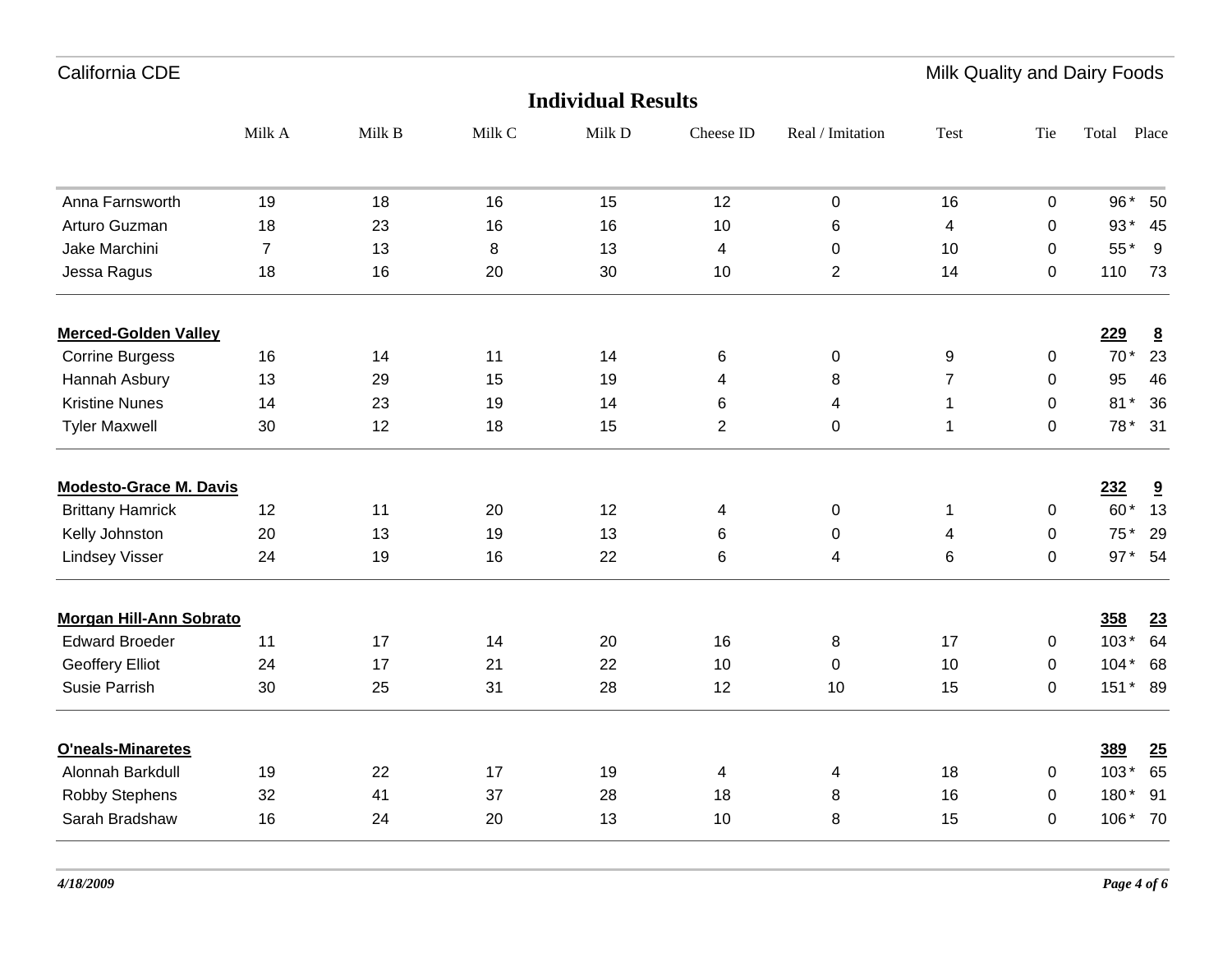Milk Quality and Dairy Foods

| Milk A<br>Milk D<br>Milk B<br>Milk C<br>Tie<br>Cheese ID<br>Real / Imitation<br><b>Test</b><br>Poway<br>Ellen Payton<br>15<br>10<br>10<br>14<br>15<br>17<br>14<br>0<br>Evan Smith<br>25<br>16<br>18<br>21<br>23<br>14<br>8<br>0<br>Mari Cox<br>24<br>23<br>15<br>20<br>21<br>18<br>8<br>0<br>Nathalie Hort<br>24<br>18<br>12<br>8<br>13<br>18<br>20<br>0<br><b>Redding-Shasta District Farm</b><br>Darrah Shively<br>18<br>23<br>25<br>18<br>6<br>$\overline{\mathcal{A}}$<br>4<br>$\mathbf 0$<br>Evan Gannon<br>25<br>19<br>27<br>14<br>26<br>12<br>14<br>0<br>Kyle Shaw<br>22<br>30<br>20<br>16<br>11<br>6<br>8<br>0<br>$\overline{7}$<br><b>Tyler Sullivan</b><br>8<br>18<br>17<br>$\mathbf{1}$<br>8<br>4<br>0<br><b>Santa Maria</b><br>Andrea Caldron<br>13<br>25<br>$\overline{7}$<br>14<br>10<br>$\mathbf 1$<br>$\mathbf 0$<br>4<br>Jesse Felix<br>15<br>9<br>19<br>3<br>19<br>12<br>0<br>0<br>Jessica Rodriguez<br>16<br>15<br>9<br>15<br>$\overline{2}$<br>4<br>0<br>0<br>$\sqrt{5}$<br>Susana Armenta<br>13<br>13<br>13<br>8<br>$\mathbf 0$<br>10<br>0<br><b>Stockton- Western Ranch</b><br><b>Rule Celeste</b><br>13<br>22<br>17<br>14<br>25<br>16<br>4<br>0<br><b>Trisan Reddy</b><br>18<br>18<br>15<br>22<br>16<br>18<br>0<br>4<br>Uthana Sanchez<br>37<br>46<br>27<br>4<br>13<br>39<br>18<br>0 | <b>Individual Results</b> |  |  |  |  |  |  |  |  |            |                |  |
|-------------------------------------------------------------------------------------------------------------------------------------------------------------------------------------------------------------------------------------------------------------------------------------------------------------------------------------------------------------------------------------------------------------------------------------------------------------------------------------------------------------------------------------------------------------------------------------------------------------------------------------------------------------------------------------------------------------------------------------------------------------------------------------------------------------------------------------------------------------------------------------------------------------------------------------------------------------------------------------------------------------------------------------------------------------------------------------------------------------------------------------------------------------------------------------------------------------------------------------------------------------------------------------------------------------|---------------------------|--|--|--|--|--|--|--|--|------------|----------------|--|
|                                                                                                                                                                                                                                                                                                                                                                                                                                                                                                                                                                                                                                                                                                                                                                                                                                                                                                                                                                                                                                                                                                                                                                                                                                                                                                             |                           |  |  |  |  |  |  |  |  | Total      | Place          |  |
|                                                                                                                                                                                                                                                                                                                                                                                                                                                                                                                                                                                                                                                                                                                                                                                                                                                                                                                                                                                                                                                                                                                                                                                                                                                                                                             |                           |  |  |  |  |  |  |  |  | 333        | 21             |  |
|                                                                                                                                                                                                                                                                                                                                                                                                                                                                                                                                                                                                                                                                                                                                                                                                                                                                                                                                                                                                                                                                                                                                                                                                                                                                                                             |                           |  |  |  |  |  |  |  |  |            | 95* 47         |  |
|                                                                                                                                                                                                                                                                                                                                                                                                                                                                                                                                                                                                                                                                                                                                                                                                                                                                                                                                                                                                                                                                                                                                                                                                                                                                                                             |                           |  |  |  |  |  |  |  |  | 125* 81    |                |  |
|                                                                                                                                                                                                                                                                                                                                                                                                                                                                                                                                                                                                                                                                                                                                                                                                                                                                                                                                                                                                                                                                                                                                                                                                                                                                                                             |                           |  |  |  |  |  |  |  |  | 129        | 84             |  |
|                                                                                                                                                                                                                                                                                                                                                                                                                                                                                                                                                                                                                                                                                                                                                                                                                                                                                                                                                                                                                                                                                                                                                                                                                                                                                                             |                           |  |  |  |  |  |  |  |  | 113* 77    |                |  |
|                                                                                                                                                                                                                                                                                                                                                                                                                                                                                                                                                                                                                                                                                                                                                                                                                                                                                                                                                                                                                                                                                                                                                                                                                                                                                                             |                           |  |  |  |  |  |  |  |  | <u>274</u> | <u>17</u>      |  |
|                                                                                                                                                                                                                                                                                                                                                                                                                                                                                                                                                                                                                                                                                                                                                                                                                                                                                                                                                                                                                                                                                                                                                                                                                                                                                                             |                           |  |  |  |  |  |  |  |  | 98*        | 57             |  |
|                                                                                                                                                                                                                                                                                                                                                                                                                                                                                                                                                                                                                                                                                                                                                                                                                                                                                                                                                                                                                                                                                                                                                                                                                                                                                                             |                           |  |  |  |  |  |  |  |  | 137        | 87             |  |
|                                                                                                                                                                                                                                                                                                                                                                                                                                                                                                                                                                                                                                                                                                                                                                                                                                                                                                                                                                                                                                                                                                                                                                                                                                                                                                             |                           |  |  |  |  |  |  |  |  | 113* 78    |                |  |
|                                                                                                                                                                                                                                                                                                                                                                                                                                                                                                                                                                                                                                                                                                                                                                                                                                                                                                                                                                                                                                                                                                                                                                                                                                                                                                             |                           |  |  |  |  |  |  |  |  |            | 63* 16         |  |
|                                                                                                                                                                                                                                                                                                                                                                                                                                                                                                                                                                                                                                                                                                                                                                                                                                                                                                                                                                                                                                                                                                                                                                                                                                                                                                             |                           |  |  |  |  |  |  |  |  | <u>197</u> | $\overline{3}$ |  |
|                                                                                                                                                                                                                                                                                                                                                                                                                                                                                                                                                                                                                                                                                                                                                                                                                                                                                                                                                                                                                                                                                                                                                                                                                                                                                                             |                           |  |  |  |  |  |  |  |  | $74*$      | 27             |  |
|                                                                                                                                                                                                                                                                                                                                                                                                                                                                                                                                                                                                                                                                                                                                                                                                                                                                                                                                                                                                                                                                                                                                                                                                                                                                                                             |                           |  |  |  |  |  |  |  |  | 77         | 30             |  |
|                                                                                                                                                                                                                                                                                                                                                                                                                                                                                                                                                                                                                                                                                                                                                                                                                                                                                                                                                                                                                                                                                                                                                                                                                                                                                                             |                           |  |  |  |  |  |  |  |  | $61*$      | 14             |  |
|                                                                                                                                                                                                                                                                                                                                                                                                                                                                                                                                                                                                                                                                                                                                                                                                                                                                                                                                                                                                                                                                                                                                                                                                                                                                                                             |                           |  |  |  |  |  |  |  |  |            | 62* 15         |  |
|                                                                                                                                                                                                                                                                                                                                                                                                                                                                                                                                                                                                                                                                                                                                                                                                                                                                                                                                                                                                                                                                                                                                                                                                                                                                                                             |                           |  |  |  |  |  |  |  |  | 406        | 26             |  |
|                                                                                                                                                                                                                                                                                                                                                                                                                                                                                                                                                                                                                                                                                                                                                                                                                                                                                                                                                                                                                                                                                                                                                                                                                                                                                                             |                           |  |  |  |  |  |  |  |  | $111*$     | 74             |  |
|                                                                                                                                                                                                                                                                                                                                                                                                                                                                                                                                                                                                                                                                                                                                                                                                                                                                                                                                                                                                                                                                                                                                                                                                                                                                                                             |                           |  |  |  |  |  |  |  |  | 111* 76    |                |  |
|                                                                                                                                                                                                                                                                                                                                                                                                                                                                                                                                                                                                                                                                                                                                                                                                                                                                                                                                                                                                                                                                                                                                                                                                                                                                                                             |                           |  |  |  |  |  |  |  |  | 184* 92    |                |  |
| <b>Tulare</b>                                                                                                                                                                                                                                                                                                                                                                                                                                                                                                                                                                                                                                                                                                                                                                                                                                                                                                                                                                                                                                                                                                                                                                                                                                                                                               |                           |  |  |  |  |  |  |  |  | 235        | 10             |  |
| <b>Breanne Martins</b><br>16<br>13<br>5<br>20<br>$\mathbf{1}$<br>4<br>$\overline{\mathcal{A}}$<br>0                                                                                                                                                                                                                                                                                                                                                                                                                                                                                                                                                                                                                                                                                                                                                                                                                                                                                                                                                                                                                                                                                                                                                                                                         |                           |  |  |  |  |  |  |  |  | 63*        | 17             |  |
| $\overline{2}$<br>Jennifer Bettencourt<br>25<br>20<br>8<br>16<br>10<br>$\mathbf 1$<br>0                                                                                                                                                                                                                                                                                                                                                                                                                                                                                                                                                                                                                                                                                                                                                                                                                                                                                                                                                                                                                                                                                                                                                                                                                     |                           |  |  |  |  |  |  |  |  | $82*$      | 38             |  |